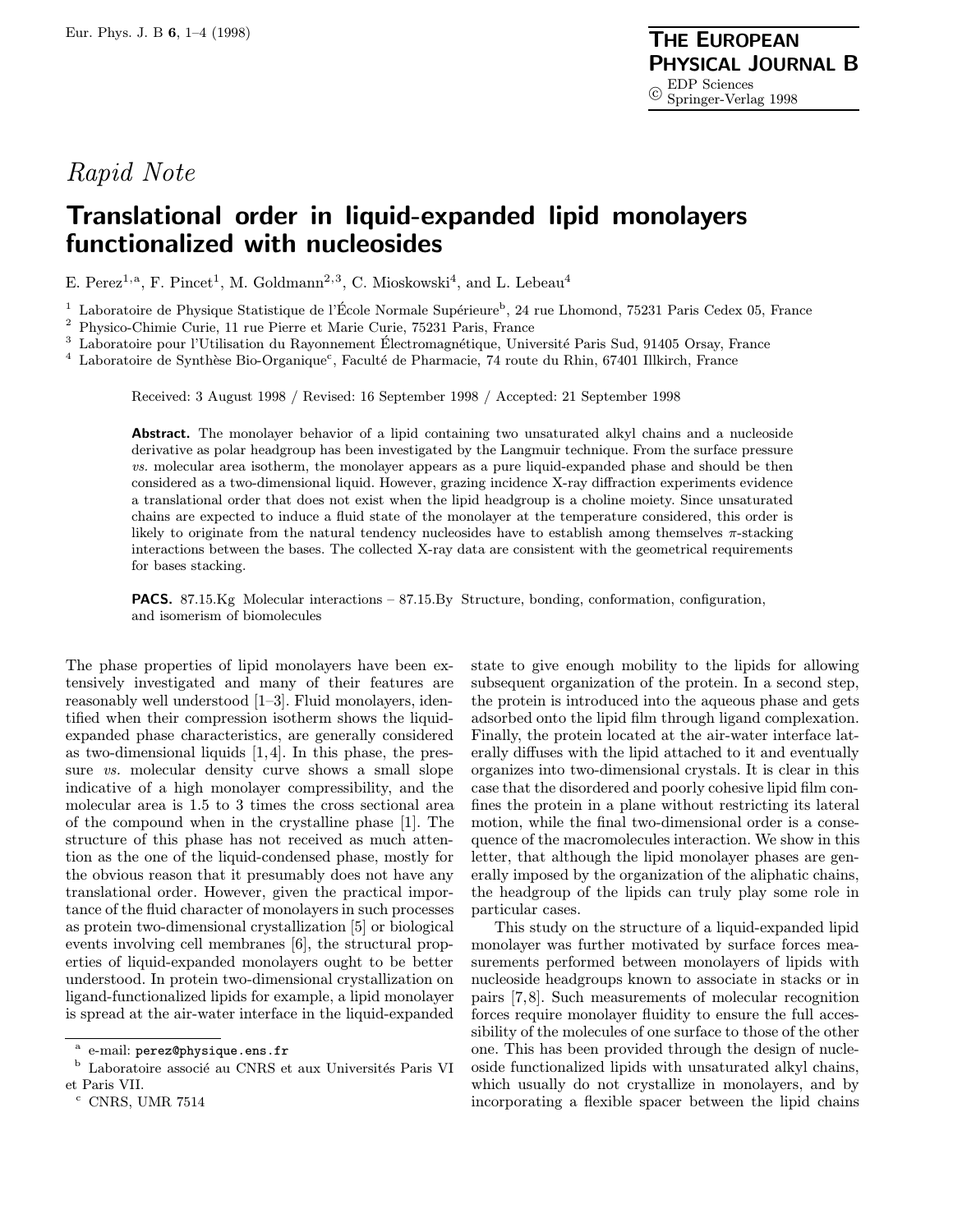and the nucleoside headgroup [9]. The interactions between monolayers of these lipids were measured with a surface force apparatus (SFA) and an attraction of a much longer range than that of the van der Waals forces was observed. Forces between surfaces have received a great attention in the past decades, especially since the surface force apparatus was developed. No long-range attraction has ever been observed between surfaces that are electrostatically neutral except for hydrophobic surfaces made of crystalline lipid layers [10]. Tsao et al. have proposed an explanation for these forces that involves the presence of domains of ordered dipolar molecules which may correlate their orientation from one surface to another and generate attractions with a distance range of the same order as the domains size. However, this explanation does not exclusively require the surfaces to be hydrophobic, and the nucleoside hydrophilic surfaces might as well be relevant to the same scheme of interaction. That is supported for example by the fact that DNA bases have a tendency to set their planes parallel to each other in an arrangement called " $\pi$ -stacking" which takes a substantial part in the structure stabilization of the DNA molecule [7]. In water, the interplane distance is 0.34 nm but may slightly vary in other environments [11], and organic solvents generally prevent stacking. This phenomenon has been extensively studied [7,11] and it has been observed that stacked bases often show little overlap of the aromatic rings in crystals as well as in DNA. Stacking has also been shown to occur in layers of free nucleotides [12] adsorbed at the mica-water interface [13]. The possibility of stacking of nucleoside lipids within monolayers however remains open since it might be prevented by the disorder introduced by the two unsaturated oleoyl chains of the lipid. In order to investigate that possibility, we have conducted some experiments with a lipid incorporating two unsaturated chains (oleyl) and a thymidine polar headgroup (DOT, for structure, see Fig. 1) [14]. The compression isotherm of DOT is very close to the one of DOPC and shows pure liquid-expanded phase characteristics with a fairly high collapse pressure around 39 mN/m (Fig. 1). No first order transition plateau or kink that might indicate some transition to an ordered state has been observed. Brewster angle microscopy (lateral resolution 1  $\mu$ m) [15] did not show any evidence of two-dimensional domains at any pressure, indicating therefore that the fluctuations of the chains prevent the stacking of the hydrophilic head groups. Nevertheless, numerical simulations [16] of monolayers of these particular lipids gave some indications that stacking might occur in the monolayers and additional experimental data was definitely required. X-Ray diffraction experiments have been previously described to detect and analyze ordered phases in lipid monolayers. These experiments have so far been carried out in the grazing incidence geometry to reveal translational ordering between the hydrophobic chains of lipids [2]. Some difficulties arise from the observation of the headgroups in a lipid monolayer because the integrated electron density of the headgroup is smaller than that of the chains, and therefore the expected signal is weaker. Absence of the diffraction signal from



Fig. 1. Isothermal surface pressure vs. area curves for DOPC (closed circles) and DOT (open circles) monolayer at the airwater interface; insert: DOPC and DOT molecular structures.

headgroups is a common experimental fact. These unfavorable conditions imposed to use the technique near its limits by minimizing the noise and maximizing the counting time while preserving the integrity of the monolayer with respect to a possible degradation induced by X-rays. Control experiments were carried out on DOPC monolayers.

The experiments were performed on the D41B beam line at the LURE synchrotron source (Orsay, France). The experimental setup has been described elsewhere [17]. We used a 1.488 A wavelength with a 5" Sollers collimator and a xenon filled PSD detector. The lipid monolayers were deposited in a home made Langmuir trough (area: 700 cm<sup>2</sup>, compression rate:  $3.8 \text{ Å}^2/\text{molecule}/\text{minute}$ ). The surface pressure was measured by the Wilhelmy method with an "R&K" surface tensiometer. After deposition, 15 minutes were allowed for the solvent to evaporate. Then the layer was compressed to the desired pressure  $(36.5 \text{ mN/m})$ . The surface pressure and water level in the trough were maintained constant during the diffraction measurements. In order to reduce the noise signal, experiments were conducted in a sealed box and helium was circulated for 3 hours to replace air before the monolayer was irradiated by X-rays and the diffraction measurements started. The counting time was 10 minutes per point and the layer was changed after 6 hours of measurements. As the signal was collected after a single scan, we added several diffraction spectra to improve the signal to noise ratio.

Diffraction peaks were looked for at many wave vector regions. A peak was found between 1.7 and  $2 \text{ Å}^{-1}$  and the measurements of the diffraction spectrum of DOT were consequently focused in this  $q$  region. This spectrum is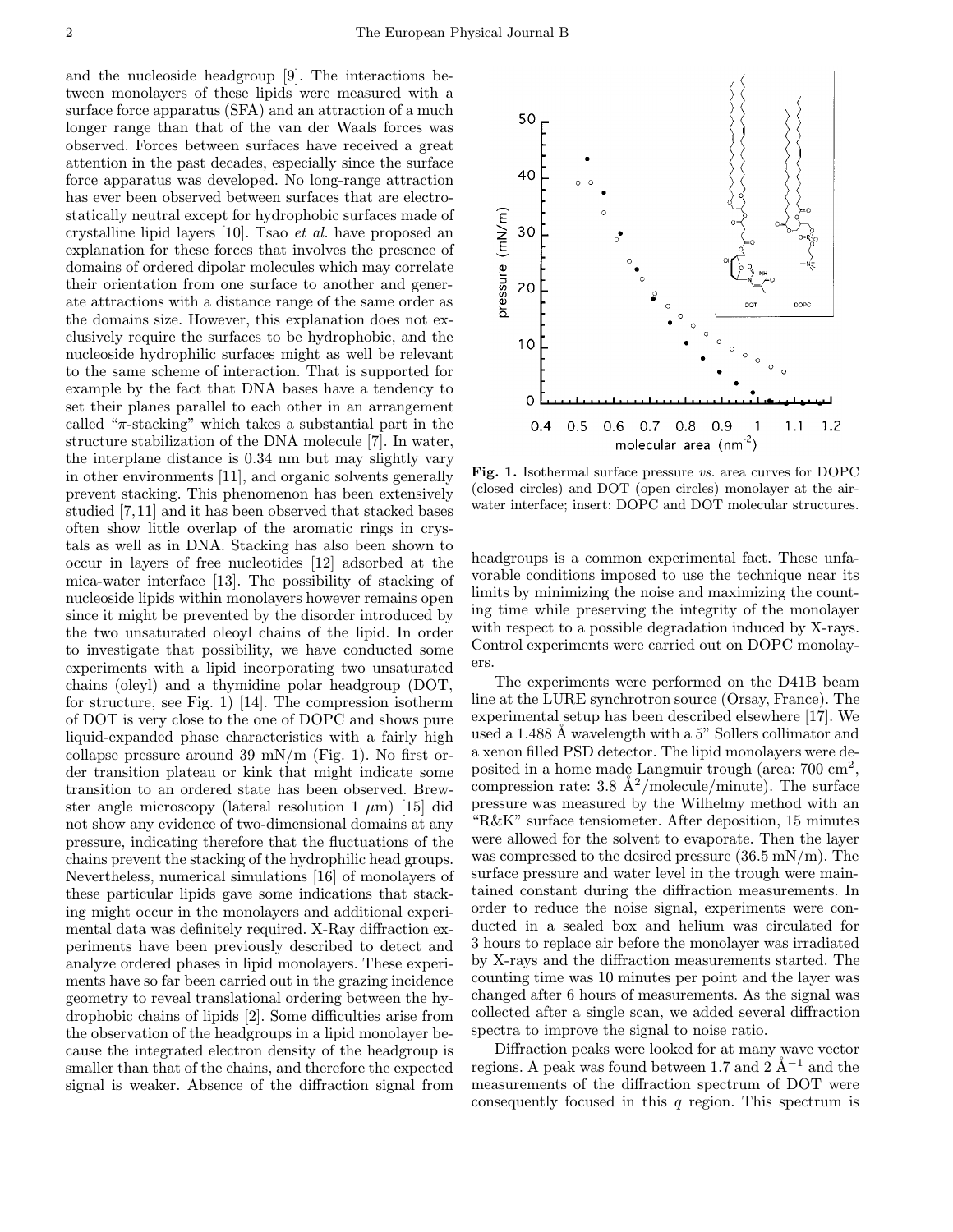

Fig. 2. X-ray diffraction spectra for (a) DOT and (b) DOPC monolayers. The line is a fit of the peak (Gaussian fit) and of the baseline (Lorentzian fit). IC/I0 is the relative diffraction intensity. Q is the wave vector in  $\AA^{-1}$ .

presented in Figure 2. It shows a peak at the wave vector  $q = 1.83 \pm 0.03$  Å<sup>-1</sup> with a full width  $\Delta q = 0.05$  Å<sup>-1</sup>. The weakness of the signal did not allow to make a reliable  $q_z$  analysis. As usual, the peak is superimposed on a sloping baseline attributed to the diffusion by the air-water interface. We did not observe any other diffraction peak on such monolayers. In contrast to these results, the DOPC scan does not present any diffraction peak in this q region. Some evidence for DOPC degradation could be observed on spectra after extended X-ray irradiation time (8 hours) while DOT did not seem to be affected, indicating a higher stability of DOT relative to DOPC.

That is consistent with the high chemical stability exhibited by DOT and molecules of related structure [18]. When the DOT monolayer was compressed to the collapse pressure and then set back to 36.5 mN/m, the diffraction peak was much weaker but still observable, as if some possible multilayer formation were disrupting the film structure. The peak characteristics obtained for DOT correspond to a repeat distance  $d_0$ :  $d_0 = 2\pi/q = 0.34$  nm and to a correlation length  $\xi$  :  $\xi = 2\pi/\Delta q = 12$  nm which corresponds to about 35 molecules. This value of the correlation length explains why no domain was observed by Brewster angle microscopy whose resolution is in the micrometer range. The repeat distance measured is indeed equal to the 0.34 nm internucleoside stacking distance in DNA. Since the headgroups are made up of such DNA bases [12], this confirms that the measured order in the fluid monolayer should be induced by the stacking interaction between bases which tends to set the bases planes parallel. Though our results do not constitute a direct proof that the bases are stacked in the monolayer, they provide anything but a very strong evidence for it.

A crude unidimensional Boltzmann model of the base stacking in long chains may relate the correlation length to the stacking energy. Starting from a chain end, and assuming a probability p that the next molecule is stacked, the probability for a chain to comprise  $n$  molecules is:  $P(n) = (1-p)p^{n-1}$ . The average chain length  $\langle n \rangle$  is  $(1-p)^{-1}$ . The probability p is related to the stacking energy e (in  $k_BT$  units) by Boltzmann law  $p = \exp(e)/(1 +$  $\exp(e)$  and therefore  $e = \ln(\langle n \rangle - 1)$ . Here, with  $\langle n \rangle = 35$ , we deduce  $e = 3.5 k_BT$  which is close to the values found in the literature and related to the enthalpy of stacking for two thymidine molecules  $(4.3 \; k_BT, 7]$ . It now seems understandable that the fluctuations of the chains cannot prevent thymidine stacking.

This diffraction experiment does not give any detail on the way thymidine groups are arranged in the plane of the monolayer. It has been observed [8] that stacked bases often show little overlap of their aromatic rings in crystals and in DNA, but Boland et al. have observed a high overlap of the aromatic rings in a two-dimensional arrangement at the mica-water interface [13]. The  $d_0$  value depends on the self-assembly properties of the nucleosides. Therefore, while  $\xi$  should depend on the surface pressure,  $d_0$  should not. To ascertain that point, some investigation of the evolution of the repeat distance  $d_0$  and its correlation length with respect to the surface pressure would be of great interest.

To our knowledge, no observation of some translational ordering within a liquid-expanded phase has ever been reported in the literature. Monolayers of lipids bearing large anisotropic headgroups may display the coexistence of ordered headgroups with disordered chains. However this was so far always evidenced in the compression isotherm by a plateau transition. For instance, Flament et al. [19] used lipid monolayers in which large headgroups occupied an area of  $0.58 \text{ nm}^2$  at 10 mN/m, in the liquid condensed phase, area at which the two chains of the lipid are likely to be disordered.